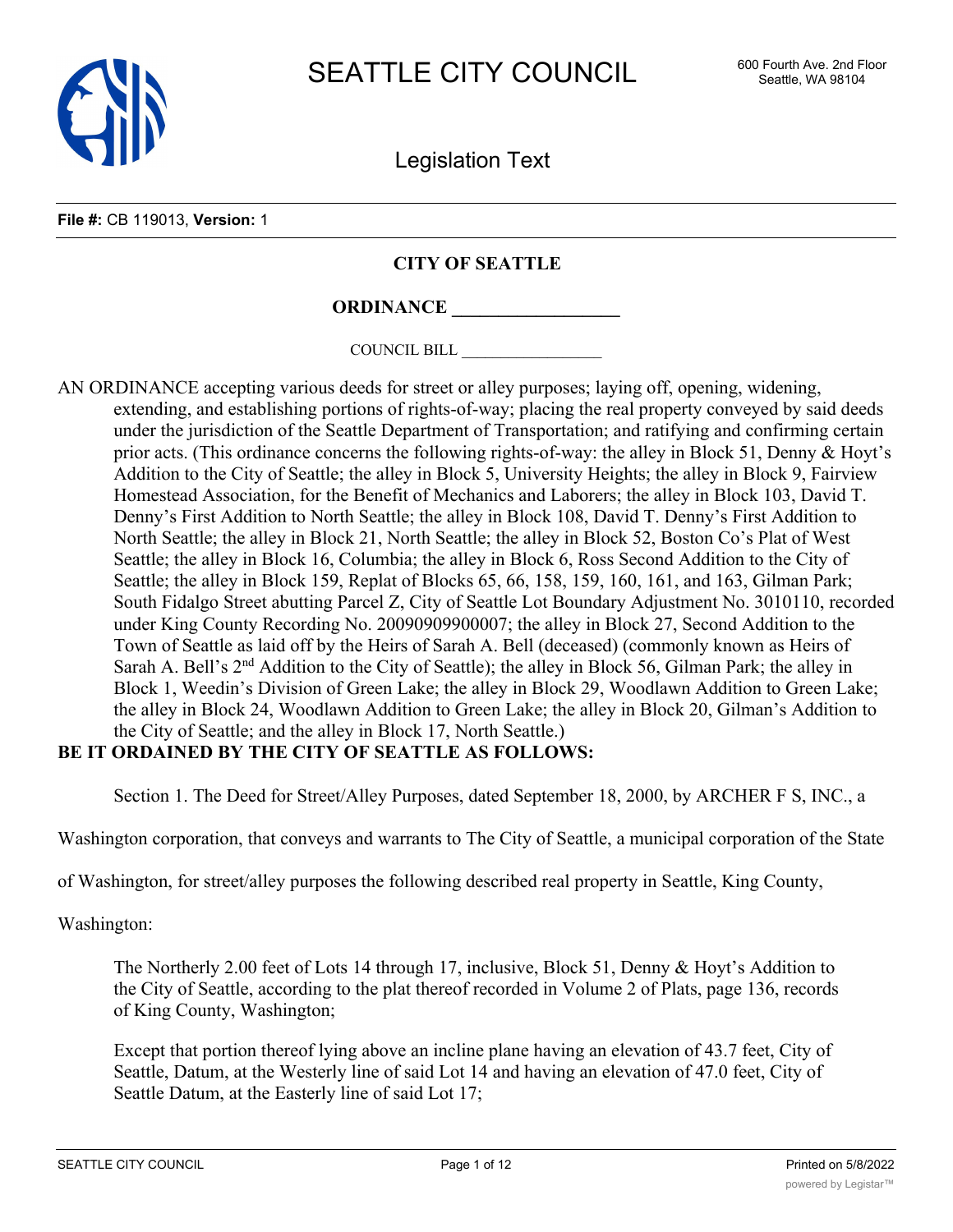Situate in the city of Seattle, county of King, state of Washington.

(Right-of-Way File Number: T2000-3; a portion of tax parcel number 197220-4205; King County Recording Number 20001016001266)

is hereby accepted, laid off, opened, widened, extended, and established upon the land described in this section.

Section 2. The Deed for Alley Purposes, dated March 30, 2014, by JONATHON SCOTT GRIFFIN and

SHANNA MARIE LISHERNESS GRIFFIN, husband and wife, and MARK H. GRIFFIN and EMILY

MORRISON GRIFFIN, husband and wife, that conveys and warrants to The City of Seattle, a municipal

corporation of the State of Washington, for alley purposes the following described real property in Seattle, King

County, Washington:

The East 3.00 feet of Lot 31, Block 5, University Heights, according to the plat thereof, recorded in Volume 9 of Plats, page(s) 41, in King County, Washington,

Situate in the city of Seattle, county of King, state of Washington.

(Right-of-Way File Number: T2013-50; a portion of tax parcel number 881640-0860; King County Recording Number 20141014001339)

is hereby accepted, laid off, opened, widened, extended, and established upon the land described in this section.

Section 3. The Deed for Alley Purposes, dated April 4, 2016, by NASH - HOLLAND MINOR &

PONTIUS INVESTORS, LLC, a Delaware limited liability company, that conveys and warrants to The City of

Seattle, a municipal corporation of the State of Washington, for alley purposes the following described real

property in Seattle, King County, Washington:

The Westerly 2.00 feet of the following described property:

Lots 7, and 8, Block 9, Fairview Homestead Association, for the Benefit of Mechanics and Laborers, according to the plat thereof recorded in Volume 1 of Plats, page 119, records of King County, Washington.

Situate in the city of Seattle, King County, Washington.

(Right-of-Way File Number: T2015-20; a portion of tax parcel numbers 246740-0305 and 246740-0311; King County Recording Number 20160406000095)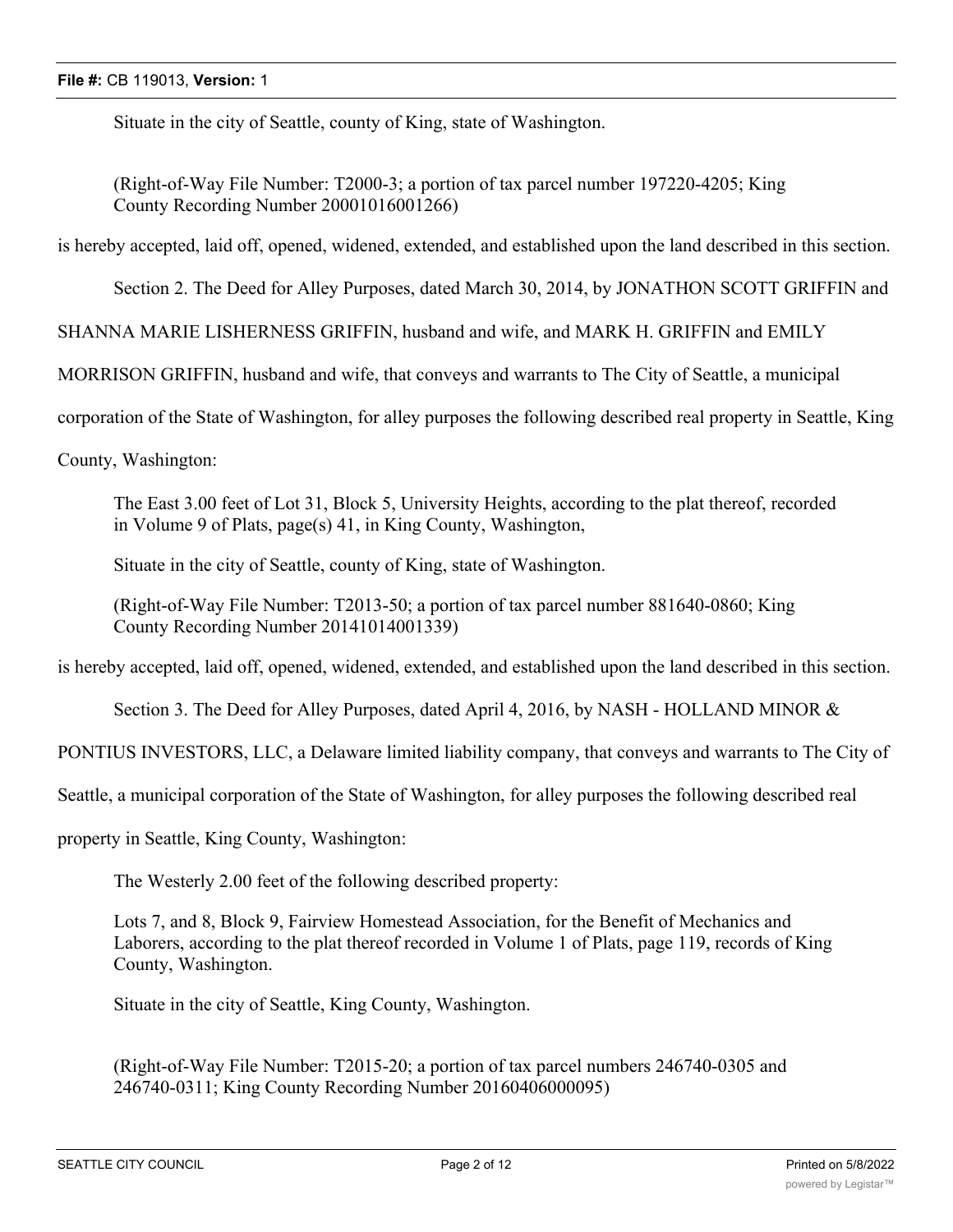is hereby accepted, laid off, opened, widened, extended, and established upon the land described in this section.

Section 4. The Deed for Alley Purposes, dated April 4, 2016, by NASH - HOLLAND MINOR &

PONTIUS INVESTORS, LLC, a Delaware limited liability company, that conveys and warrants to The City of

Seattle, a municipal corporation of the State of Washington, for alley purposes the following described real

property in Seattle, King County, Washington:

The Easterly 2.00 feet of the following described property:

Lots 4, 5, and 6, Block 9, Fairview Homestead Association, for the Benefit of Mechanics and Laborers, according to the plat thereof recorded in Volume 1 of Plats, page 119, records of King County, Washington.

Situate in the city of Seattle, King County, Washington.

(Right-of-Way File Number: T2015-21; a portion of tax parcel numbers 246740-0285 and 246740-0300; King County Recording Number 20160406000088)

is hereby accepted, laid off, opened, widened, extended, and established upon the land described in this section.

Section 5. The Deed for Alley Purposes, dated February 5, 2016, by WC SEATTLE I SPE, LLC, a

Washington limited liability company, that conveys and warrants to The City of Seattle, a municipal

corporation of the State of Washington, for alley purposes the following described real property in Seattle, King

County, Washington:

A strip of land being the West 2.00 feet of Lot 5, Block 103 of David T. Denny's First Addition to North Seattle, according to the plat thereof recorded in Volume 1 of Plats, page 79, records of King County, Washington;

Containing an area of 120 square feet;

The above described 2.00 foot strip has upper and lower limits, defined by two planes between the Northwest corner of said Lot 5 and the Southwest corner of said Lot 5, as follows;

At the Northwest corner of said Lot 5, the upper limit elevation is 64.7 feet and the lower limit elevation is 34.7 feet;

At the Southwest corner of said Lot 5, the upper limit elevation is 67.6 feet and the lower limit elevation is 37.6 feet;

Said elevations described hereon are expressed in terms of the North American Vertical Datum of 1988 (NAVD88) as of the date of this instrument and are based upon City of Seattle Benchmark Number SNV-5119, being a brass cap, and is located at Southeast quadrant of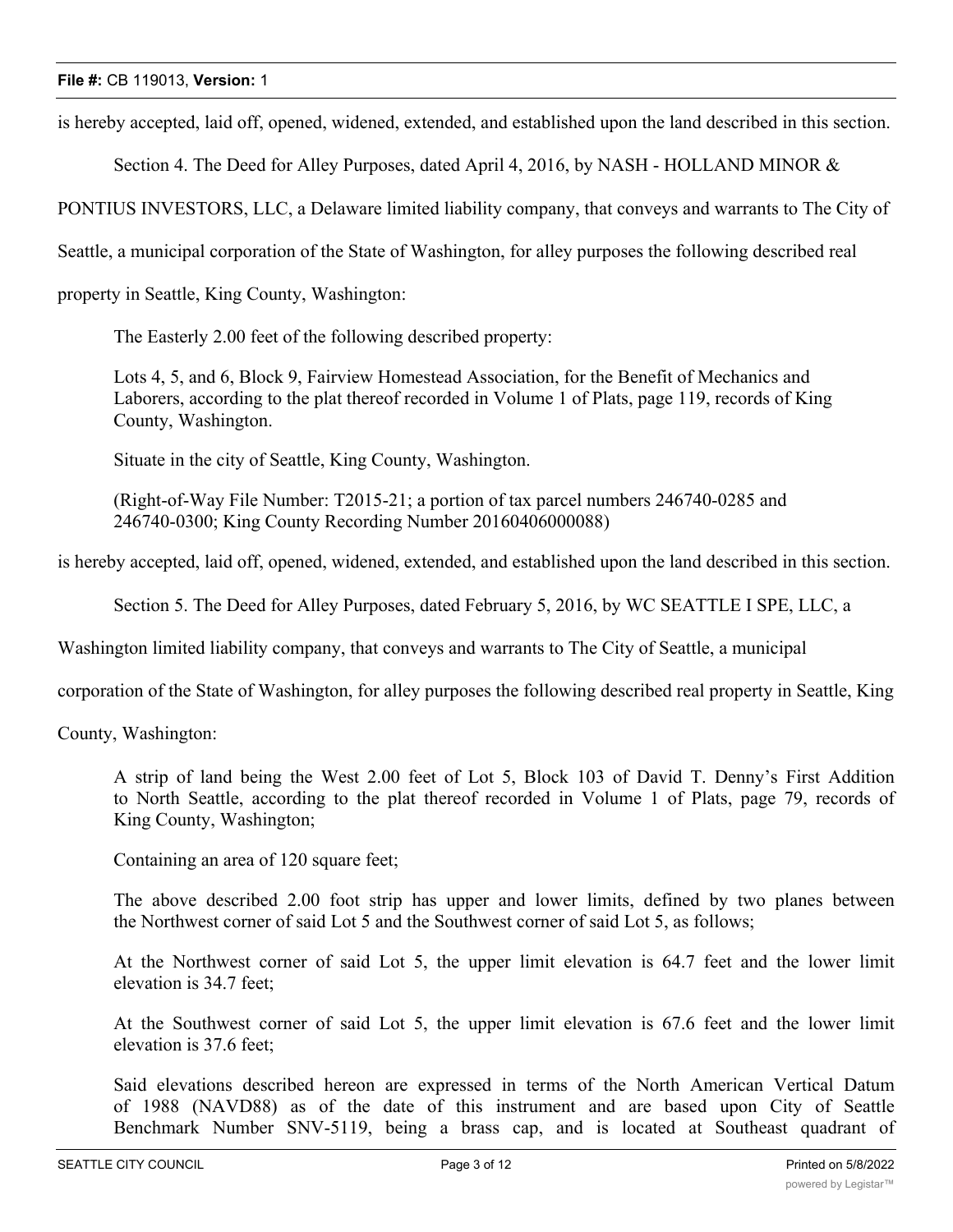Fairview Avenue North and Valley Street, having an elevation of 31.46 feet;

Situate in the city of Seattle, King County, Washington.

(Right-of-Way File Number: T2015-33; a portion of tax parcel number 198320-0345; King County Recording Number 20160208000840)

is hereby accepted, laid off, opened, widened, extended, and established upon the land described in this section.

Section 6. The Deed for Alley Purposes, dated April 11, 2016, by SOUTH LAKE UNION FAIRVIEW,

LLC, a Delaware limited liability company, that conveys and warrants to The City of Seattle, a municipal

corporation of the State of Washington, for alley purposes the following described real property in Seattle, King

County, Washington:

The West 2.00 feet of the following described property:

Lots 1 through 6, Block 108, David T. Denny's First Addition to North Seattle, according to the plat thereof recorded in Volume 1 of Plats, page 79, records of King County, Washington;

Situate in the city of Seattle, county of King, state of Washington.

(Right-of-Way File Number: T2015-47; a portion of tax parcel numbers 198320-0605, 198320- 0610, 198320-0615, and 198320-0626; King County Recording Number 20160414000455)

is hereby accepted, laid off, opened, widened, extended, and established upon the land described in this section.

Section 7. The Deed for Alley Purposes, dated March 14, 2016, by GDCV LOWER QUEEN ANNE,

LLC, a Delaware limited liability company, that conveys and warrants to The City of Seattle, a Washington

municipal corporation, for alley purposes the following described real property in Seattle, King County,

Washington:

The West 2.00 feet of the following described property:

Lot 6, Block 21, North Seattle (also showing of record as D. T. Denny's North Seattle Plat), according to the plat thereof recorded in Volume 1 of Plats, page 41, records of King County, Washington;

Situate in the city of Seattle, county of King, state of Washington.

(Right-of-Way File Number: T2015-55A; a portion of tax parcel number 198920-1070; King County Recording Number 20160315000894)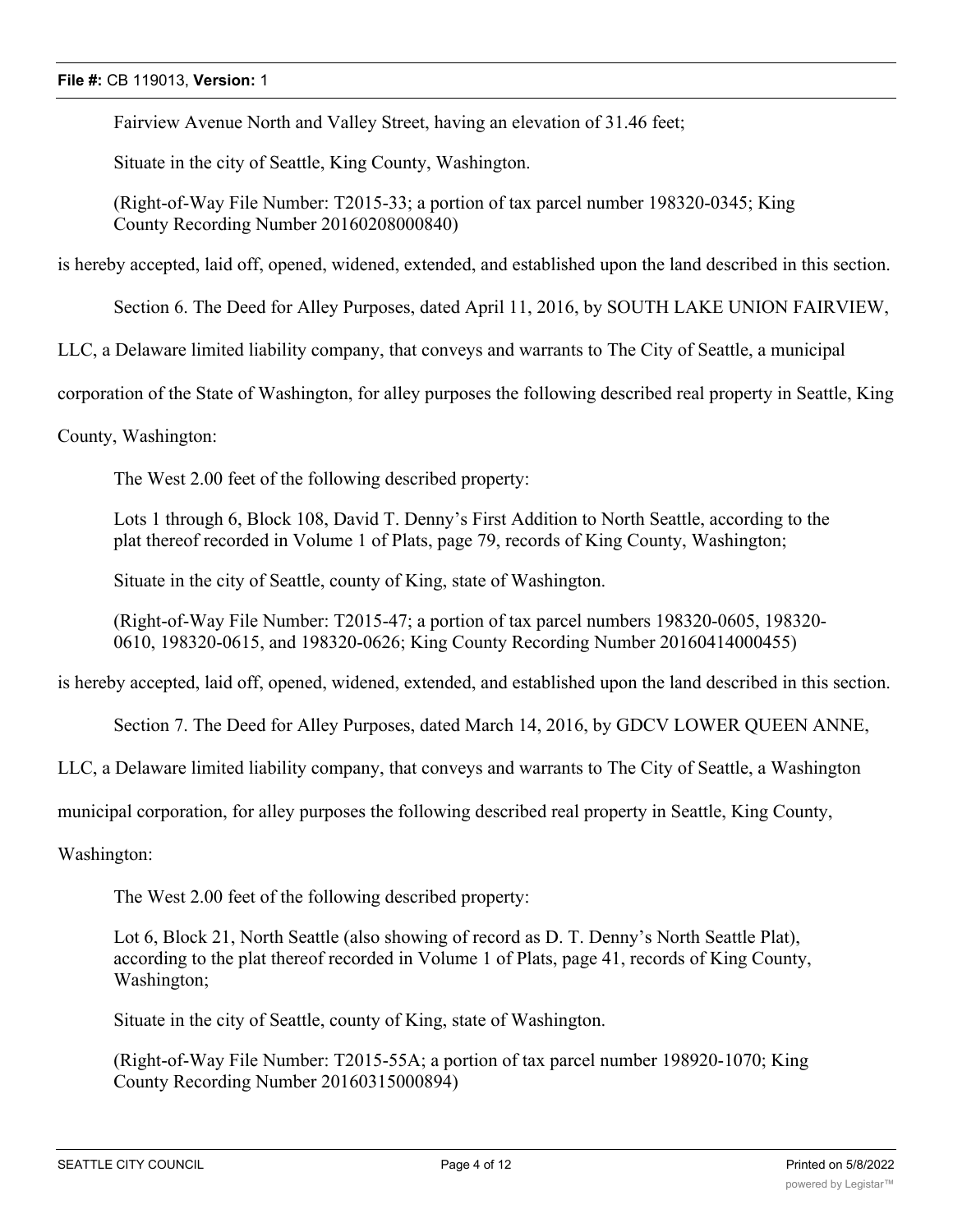### **File #:** CB 119013, **Version:** 1

are hereby accepted, laid off, opened, widened, extended, and established upon the land described in this section.

Section 8. The Deed for Alley Purposes, dated March 14, 2016, by GDCV LOWER QUEEN ANNE,

LLC, a Delaware limited liability company, that conveys and warrants to The City of Seattle, a municipal

corporation of the State of Washington, for alley purposes the following described real property in Seattle, King

County, Washington:

The East 2.00 feet of the following described property:

Lots 7 through 10, Block 21, North Seattle, (also showing of record as D. T. Denny's North Seattle Plat), according to the plat thereof recorded in Volume 1 of Plats, page 41, records of King County, Washington;

Situate in the city of Seattle, county of King, state of Washington.

(Right-of-Way File Number: T2015-55B; a portion of tax parcel numbers 198920-1080, 198920- 1090, and 198920-1095; King County Recording Number 20160316000605)

is hereby accepted, laid off, opened, widened, extended, and established upon the land described in this section.

Section 9. The Deed for Alley Purposes, dated December 15, 2015, by QUAIL PARK OF WEST

SEATTLE, LLC, a Washington limited liability company, that conveys and warrants to The City of Seattle, a

municipal corporation of the State of Washington, for alley purposes the following described real property in

Seattle, King County, Washington:

The West 2.00 feet of the following described property:

Lots 4 through 10, Block 52, Boston Co's Plat of West Seattle, according to the plat thereof recorded in Volume 3 of Plats, page 19, records of King County, Washington,

Containing 350 square feet, more or less;

Situate in the city of Seattle, county of King, state of Washington.

(Right-of-Way File Number: T2015-61; a portion of tax parcel numbers 095200-6660, 095200- 6680, and 095200-6700; King County Recording Number 20160120001127)

is hereby accepted, laid off, opened, widened, extended, and established upon the land described in this section.

Section 10. The Deed for Alley Purposes, dated March 28, 2016, by 3700 HUDSON LLC, a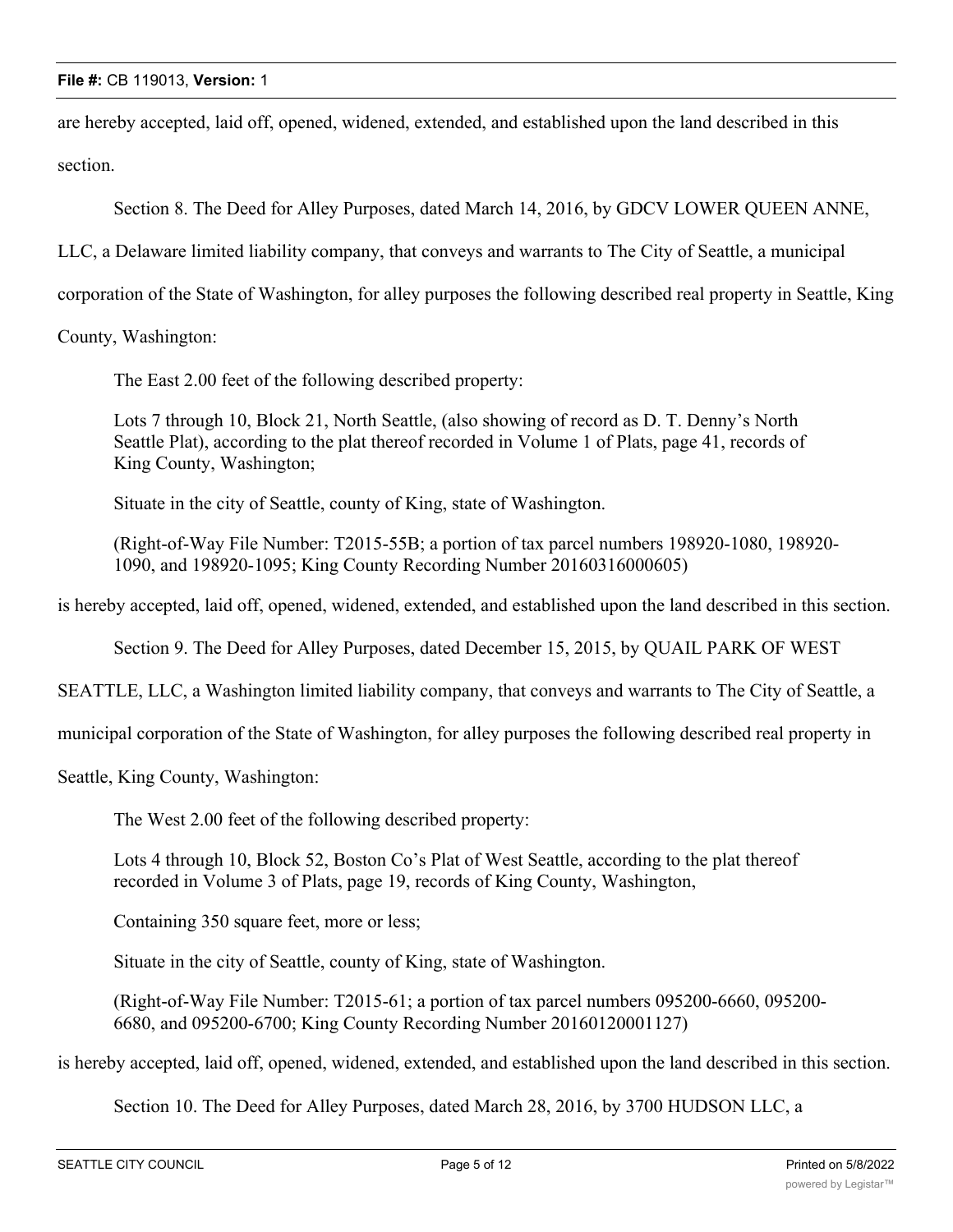Washington limited liability company, that conveys and warrants to The City of Seattle, a municipal

corporation of the State of Washington, for alley purposes the following described real property in Seattle, King

County, Washington:

The North 1.00 foot of the following described property:

Lot 282, and the West half of Lot 283, Block 16, Columbia (also showing of record as Columbia Addition), according to the plat thereof recorded in Volume 7 of Plats, page 97, records of King County, Washington.

Situate in the city of Seattle, King County, Washington.

(Right-of-Way File Number: T2015-84; a portion of tax parcel number 170290-1710; King County Recording Number 20160330000815)

is hereby accepted, laid off, opened, widened, extended, and established upon the land described in this section.

Section 11. The Deed for Alley Purposes, dated April 11, 2016, by SEAPOINT PROPERTIES LLC, a

Washington limited liability company, that conveys and warrants to The City of Seattle, a municipal

corporation of the State of Washington, for alley purposes the following described real property in Seattle, King

County, Washington:

The Northeasterly 0.50 feet of the following described property:

Lot 38, Block 6, Ross Second Addition to the City of Seattle, according to the plat thereof recorded in Volume 2 of Plats, page 140, in King County, Washington.

Situate in the city of Seattle, King County, Washington.

(Right-of-Way File Number: T2015-87; a portion of tax parcel number 744300-0855; King County Recording Number 20160414000843)

is hereby accepted, laid off, opened, widened, extended, and established upon the land described in this section.

Section 12. The Deed for Alley Purposes, dated January 21, 2016, by 1118 NW 50<sup>th</sup> LLC, a Washington

limited liability company, that conveys and warrants to The City of Seattle, a municipal corporation of the State

of Washington, for alley purposes the following described real property in Seattle, King County, Washington:

The North 4.00 feet of the following described property:

Lot 17, Block 159, Replat of Blocks 65, 66, 158, 159, 160, 161, and 163, Gilman Park, according to the plat thereof recorded in Volume 21 of Plats, page 19, records of King County,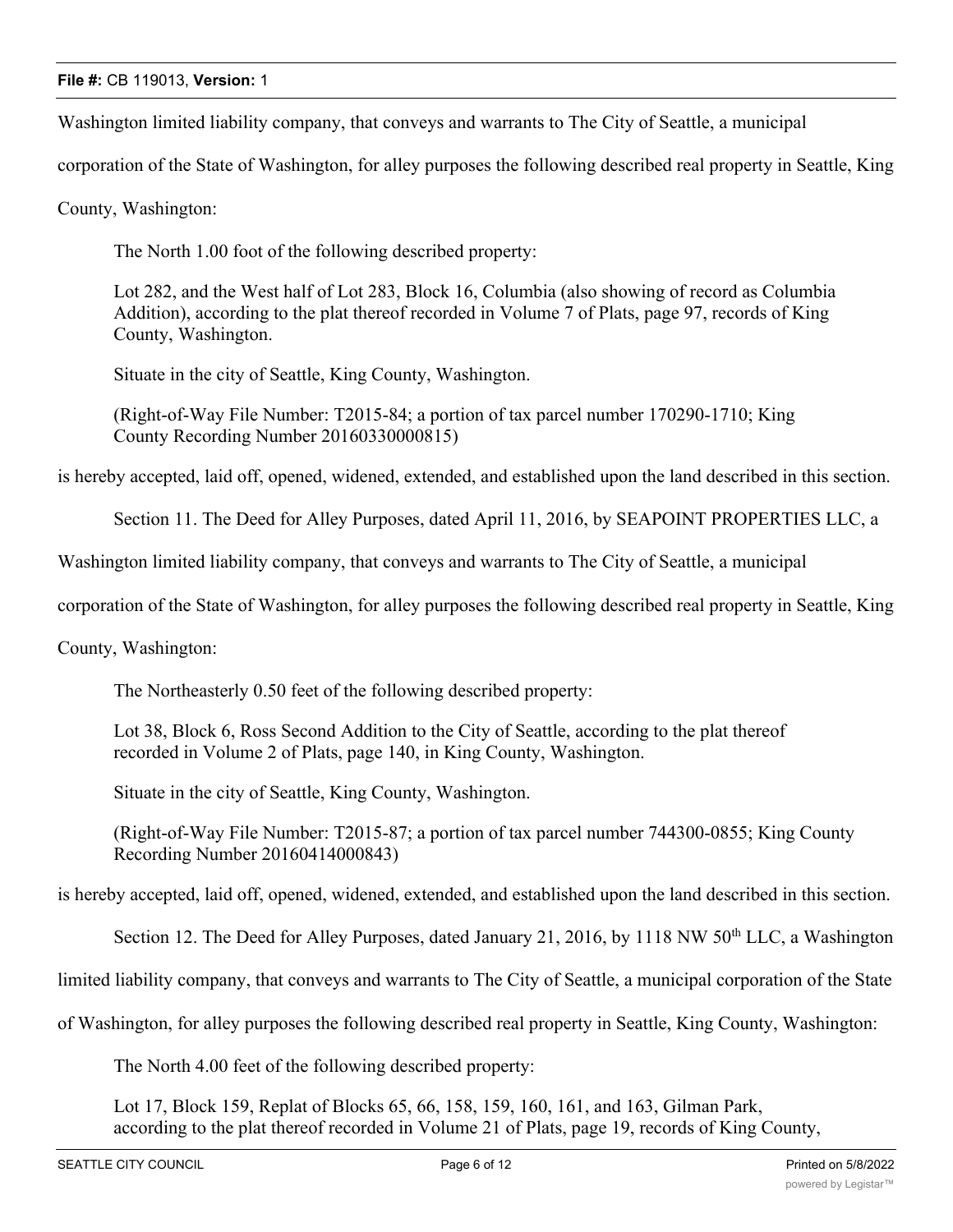### **File #:** CB 119013, **Version:** 1

Washington.

Situate in the city of Seattle, county of King, state of Washington.

(Right-of-Way File Number: T2015-88; a portion of tax parcel number 276830-1715; King County Recording Number 20160121000978)

is hereby accepted, laid off, opened, widened, extended, and established upon the land described in this section.

Section 13. The Deed for Street Purposes, dated March 4, 2016, by WALTERS GRANDCHILDREN

WASHINGTON LLC, a Washington limited liability company, that conveys and warrants to The City of

Seattle, a municipal corporation of the State of Washington, for street purposes the following described real

property in Seattle, King County, Washington:

The North 5.50 feet of the following described property:

Parcel Z, City of Seattle Lot Boundary Adjustment No. 3010110, recorded under Recording No. 20090909900007, and amended by Affidavit of Minor Correction of Map, recorded under Recording No. 20131011000564.

Situate in the city of Seattle, county of King, state of Washington.

(Right-of-Way File Number: T2015-89A; a portion of tax parcel number 202404-9054; King County Recording Number 20160309000956)

is hereby accepted, laid off, opened, widened, extended, and established upon the land described in this section.

Section 14. The Deed for Alley Purposes, dated January 4, 2016, by ELLIOTT NE LLC, a Washington

limited liability company, that conveys and warrants to The City of Seattle, a municipal corporation of the State

of Washington, for alley purposes the following described real property in Seattle, King County, Washington:

That portion of Lots 9, 10, 11, and 12, Block 27 of the Second Addition to the Town of Seattle as laid off by the Heirs of Sarah A. Bell, (deceased) (Commonly known as Heirs of Sarah A. Bell's 2<sup>nd</sup> Addition to the City of Seattle), being 4.00 feet Northerly, Easterly and Southeasterly of the following described line:

Commencing at the Easterly most corner of said Lot 12;

Thence South 42° 19' 59" West, along the Westerly right of way margin of Howell Street, a distance of 139.86 feet to the Southerly most corner of a 16 foot wide alley as dedicated on King County Superior Court Case Number 38082, also being the True Point of Beginning of the line to be described, having an upper limit elevation of 159.5 feet and a lower limit elevation of 129.5 feet;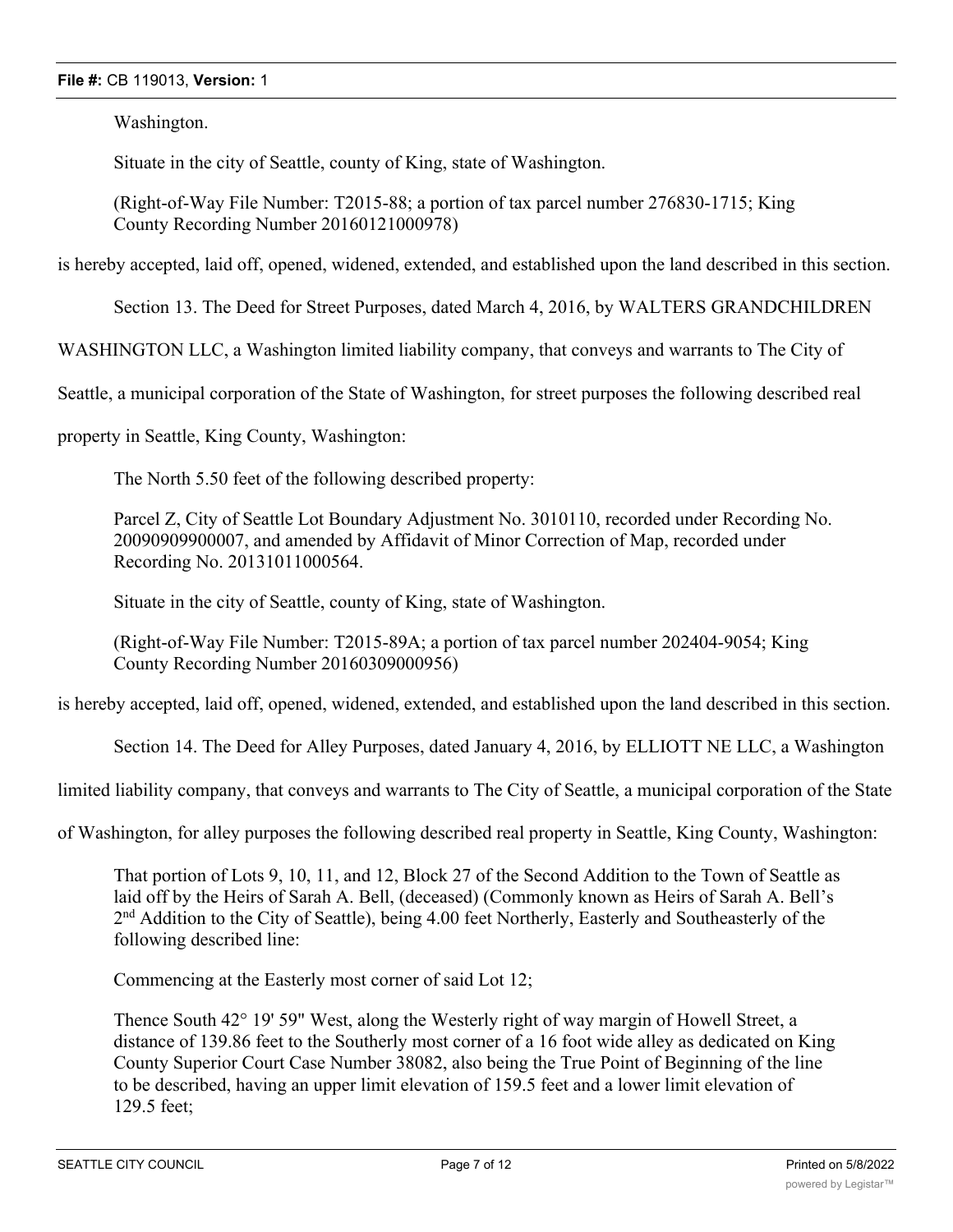Thence North 44° 47' 08" West, along the Easterly right of way margin of said alley, a distance of 186.46 feet to a tangent curve, concave to the East, having a radius of 25.00 feet;

Said location having an upper limit elevation of 151.6 feet and a lower limit elevation of 121.6 feet;

Thence Northeasterly along said curve an arc length of 38.00 feet, through a central angle of 87<sup>°</sup> 05' 34", to City of Seattle Acceptance Ordinance Number 54625, having an upper limit elevation of 151.3 feet and lower limit elevation of 121.3 feet;

Thence North 42° 18' 27" East, along the Southerly right of way margin of said Acceptance Ordinance, a distance of 105.41 feet to the Southerly right of way margin of  $9<sup>th</sup>$  Avenue and there terminating, having an upper limit elevation of 155.5 feet and a lower limit elevation of 125.5 feet;

The Southerly and Easterly most limits of the above described shall lengthen or shorten to terminate at the Westerly right of way margin of Howell Street and the Southerly right of way margin of 9<sup>th</sup> Avenue;

Said elevations described herein are expressed in terms of the North American Vertical Datum of 1988 (NAVD 88) as of the date of this instrument and are based upon City of Seattle Benchmark ID 3832-2204, being a 3" diameter brass cap stamped "BRH 38010", located in a handicap ramp at the East quadrant of  $9<sup>th</sup>$  Avenue and Stewart Street with an elevation of 125.26 feet;

Containing an area of 1,307 square feet;

Situate in the city of Seattle, King County, Washington.

(Right-of-Way File Number: T2015-90A; a portion of tax parcel number 066000-0740; King County Recording Number 20160107000670)

is hereby accepted, laid off, opened, widened, extended, and established upon the land described in this section.

Section 15. The Deed for Alley Purposes, dated March 28, 2016, by LMV 1701 BALLARD

HOLDINGS, LLC, a Delaware limited liability company, that conveys and warrants to The City of Seattle, a

municipal corporation of the State of Washington, for alley purposes the following described real property in

Seattle, King County, Washington:

The South 5.00 feet of the following described property:

Lots 10 through 15, Block 56, Gilman Park, according to the plat thereof, recorded in Volume 3 of Plats, page 40, records of King County, Washington,

Except the South 5.00 feet thereof, condemned by the City of Seattle in King County Superior Court Cause No. 67008, as provided by City of Seattle Ordinance No's 19668 and 19254.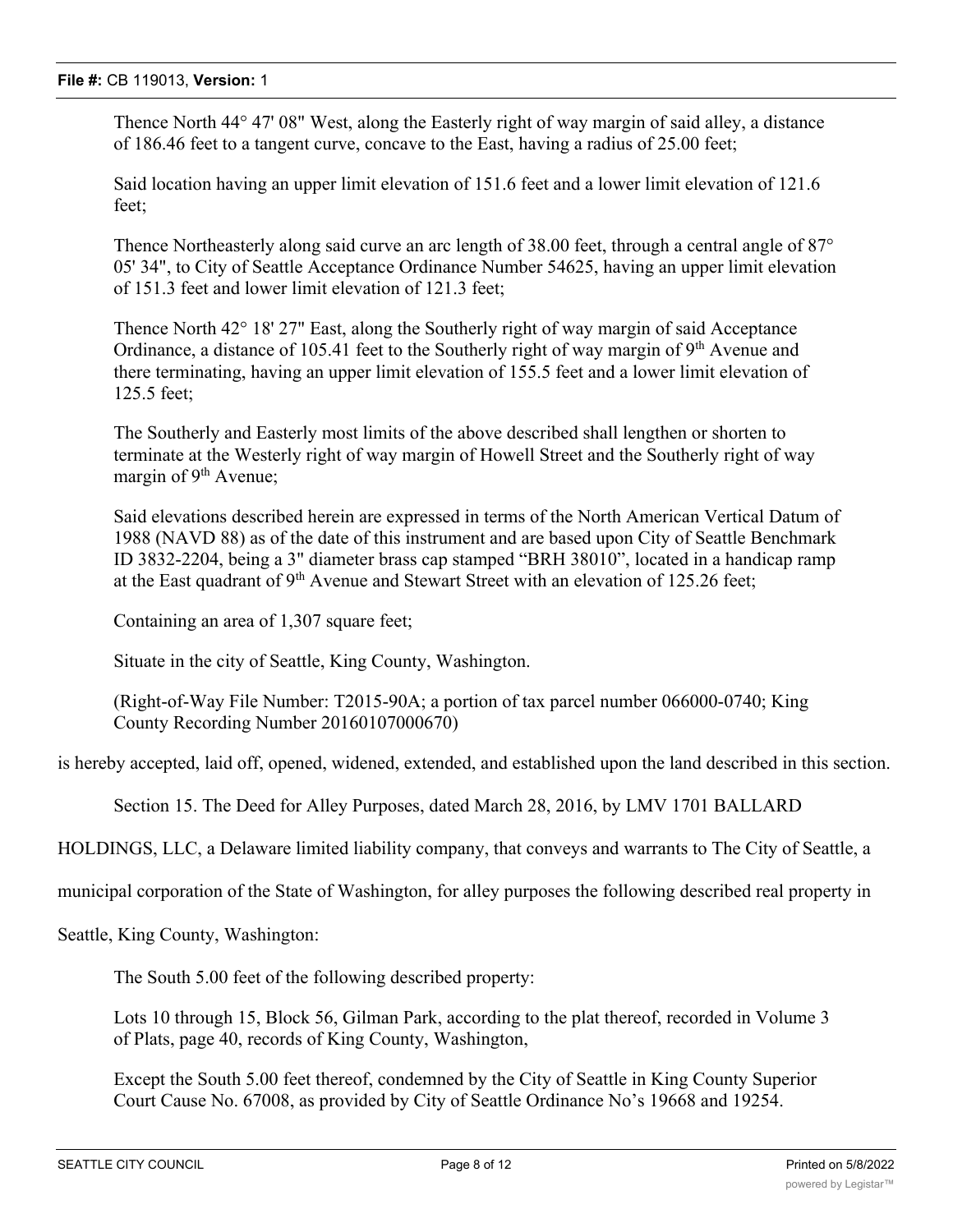Situate in the city of Seattle, King County, Washington.

(Right-of-Way File Number: T2015-92; a portion of tax parcel 276770-0770, 276770-0775, 276770-0780, 276770-0785, 276770-0790 and 276770-0795; King County Recording Number 20160411000747)

is hereby accepted, laid off, opened, widened, extended, and established upon the land described in this section.

Section 16. The Deed for Alley Purposes, dated March 9, 2016, by LIV ROOSEVELT, LLC, a

Washington limited liability company, that conveys and warrants to The City of Seattle, a municipal

corporation of the State of Washington, for alley purposes the following described real property in Seattle, King

County, Washington:

The Easterly 2.00 feet of the following described property:

Lot 15, Block 1, Weedin's Division of Green Lake Addition to Seattle, according to the plat thereof recorded in Volume 5 of Plats, page 27, records of King County, Washington.

Situate in the city of Seattle, King County, Washington.

(Right-of-Way File Number: T2015-93B; a portion of tax parcel number 922140-0110; King County Recording Number 20160310000252)

is hereby accepted, laid off, opened, widened, extended, and established upon the land described in this section.

Section 17. The Deed for Alley Purposes, dated February 12, 2016, by GREENSTREAM

INVESTMENTS, LLC, a Washington limited liability company, that conveys and warrants to The City of

Seattle, a municipal corporation of the State of Washington, for alley purposes the following described real

property in Seattle, King County, Washington:

The Northwesterly 0.50 feet of Lot 12 and the Northwesterly 0.50 feet of the Northeasterly 10 feet of Lot 13, Block 29, Woodlawn Addition to Green Lake, according to the plat thereof recorded in Volume 6 of Plats, page 20, records of King County, Washington.

Situate in the city of Seattle, King County, Washington.

(Right-of-Way File Number: T2015-94; a portion of tax parcel number 952810-1330; King County Recording Number 20160212000655)

is hereby accepted, laid off, opened, widened, extended, and established upon the land described in this section.

Section 18. The Deed for Alley Purposes, dated February 24, 2016, by ISOLA REAL ESTATE V, LLC,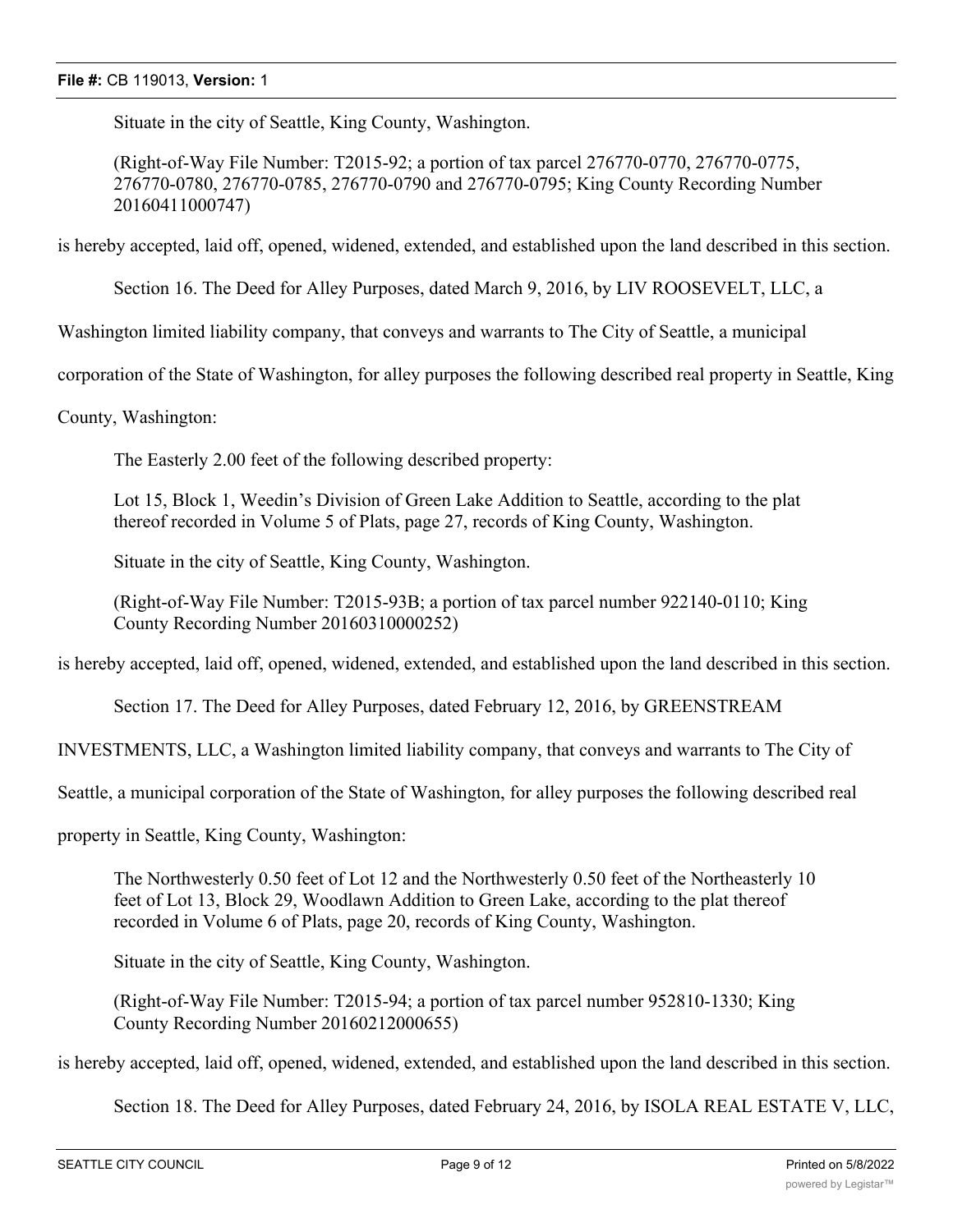a Washington limited liability company, that conveys and warrants to The City of Seattle, a municipal

corporation of the State of Washington, for alley purposes the following described real property in Seattle, King

County, Washington:

The Northwesterly 0.5 feet of the following described property:

Lots 7, 8, 9, 10 and the Northeasterly  $\frac{1}{2}$  of Lot 11, Block 24, Woodlawn Addition to Green Lake, according to the plat thereof recorded in Volume 6 of Plats, page 20, records of King County, Washington.

Situate in the city of Seattle, county of King, state of Washington.

(Right-of-Way File Number: T2015-99; a portion of tax parcel numbers 952810-1010, 952810- 1000, and 952810-0995; King County Recording Number 20160301000894)

is hereby accepted, laid off, opened, widened, extended, and established upon the land described in this section.

Section 19. The Deed for Alley Purposes, dated April 13, 2016, by KAMIN PROPERTIES, L.L.C., a

Washington limited liability company, that conveys and warrants to The City of Seattle, a municipal

corporation of the State of Washington, for alley purposes the following described real property in Seattle, King

County, Washington:

The East 2.00 feet of the following described property:

Lot 3, Block 20, Gilman's Addition to the City of Seattle, according to the plat thereof recorded in Volume 5 of Plats, page 93, records of King County, Washington.

Situate in the city of Seattle, county of King, state of Washington.

(Right-of-Way File Number: T2016-2; a portion of tax parcel number 277060-2715; King County Recording Number 20160420000005)

is hereby accepted, laid off, opened, widened, extended, and established upon the land described in this section.

Section 20. The Deed for Alley Purposes, dated April 19, 2016, by QUEEN ANNE 2<sup>nd</sup> AVE LP, a

Washington limited partnership, that conveys and warrants to The City of Seattle, a municipal corporation of

the State of Washington, for alley purposes the following described real property in Seattle, King County,

Washington:

The East 2.00 feet of the following described property: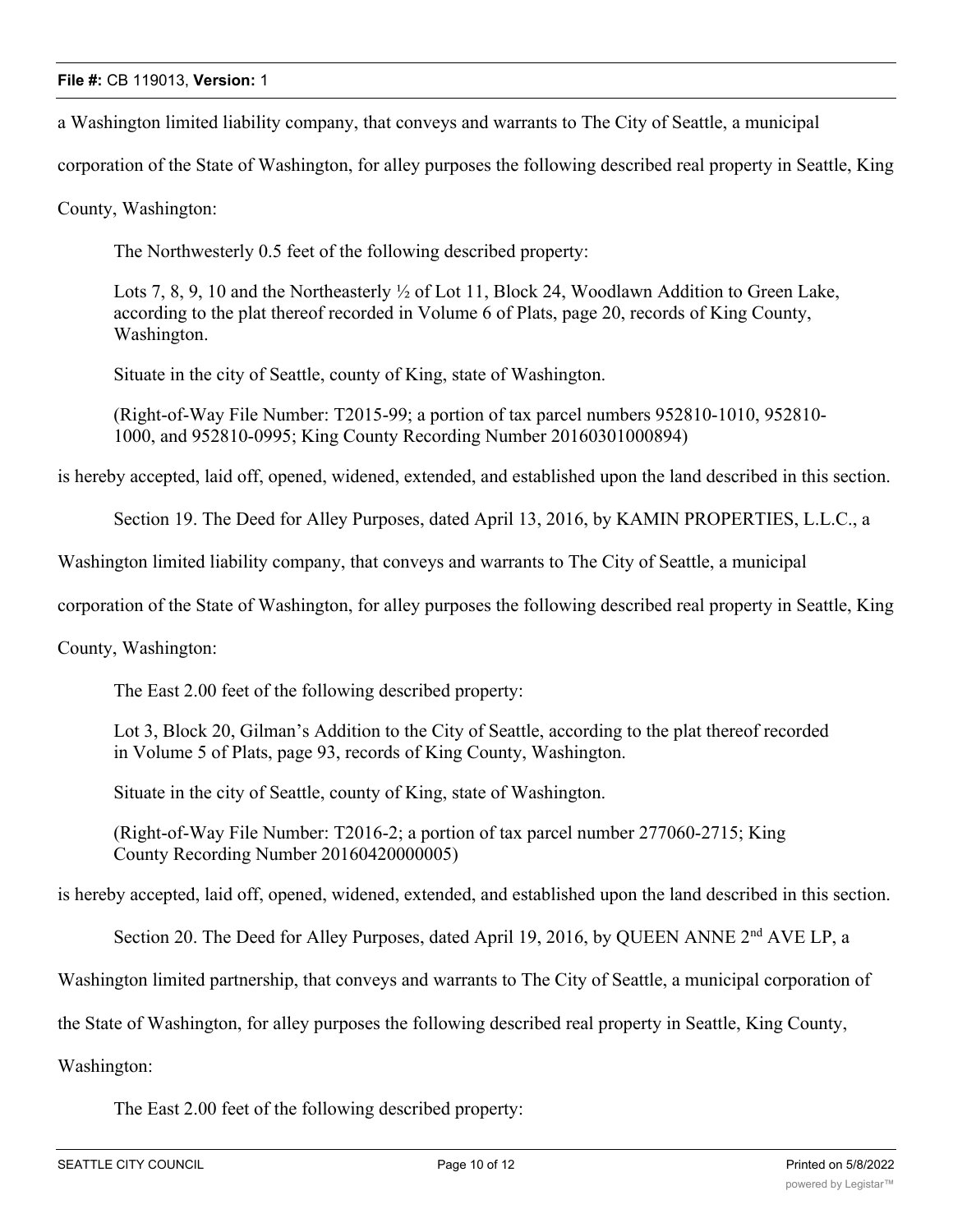Lot 7 and 8, Block 17, North Seattle, according to the plat thereof recorded in Volume 1, page 41, records of King County, Washington, (also known as Lot 7 and 8, Block 17, D. T. Denny's Waterfront Addition to the City of Seattle, according to the plat thereof recorded in Volume 2 of Plats, page 61, records of King County, Washington),

Except that portion of Lot 7 taken for public roadway in King County Superior Court Cause No. 78943,

Containing 140 square feet, more or less.

Situate in the city of Seattle, county of King, state of Washington.

(Right-of-Way File Number: T2016-6; a portion of tax parcel number 198920-0880; King County Recording Number 20160421000039)

is hereby accepted, laid off, opened, widened, extended, and established upon the land described in this section.

Section 21. The real properties conveyed by the deeds described above are placed under the jurisdiction

of the Seattle Department of Transportation.

Section 22. Any act consistent with the authority of this ordinance taken prior to its effective date is

hereby ratified and confirmed.

Section 23. This ordinance shall take effect and be in force 30 days after its approval by the Mayor, but

if not approved and returned by the Mayor within ten days after presentation, it shall take effect as provided by

Seattle Municipal Code Section 1.04.020.

| Passed by the City Council the<br>day of                 | , 2017, and signed by |  |
|----------------------------------------------------------|-----------------------|--|
| me in open session in authentication of its passage this | 2017.<br>day of       |  |

President \_\_\_\_\_\_\_\_\_\_\_\_ of the City Council

Approved by me this day of the case of the case of the case of  $\alpha$ , 2017.